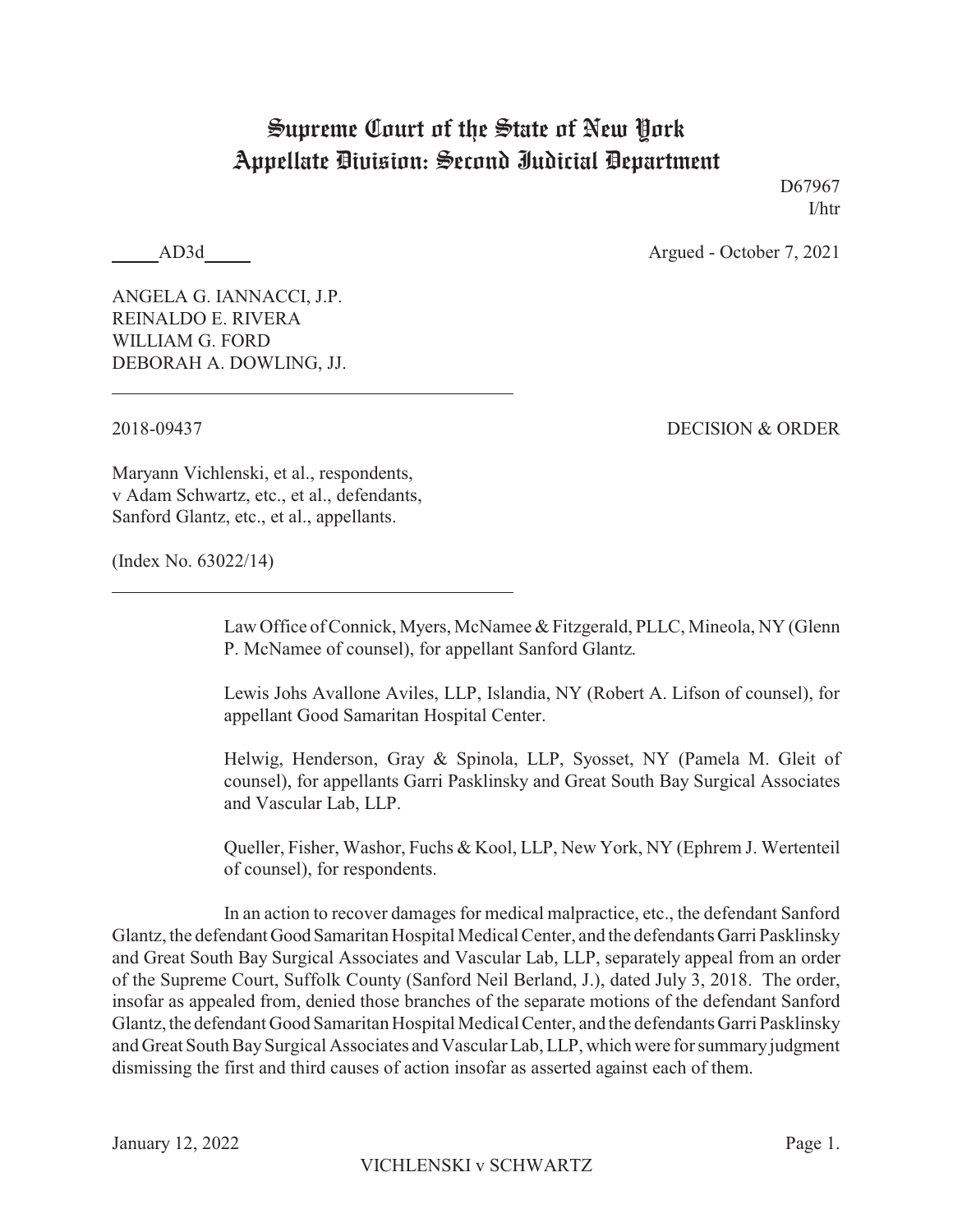ORDERED that the order is affirmed insofar as appealed from, with one bill of costs payable by the appellants appearing separately and filing separate briefs.

In May 2012, the plaintiff Maryann Vichlenski (hereinafter the injured plaintiff) presented to the emergency department of the defendant Good Samaritan Hospital Medical Center (hereinafter the hospital) complaining of pain and numbness in her left foot. The injured plaintiff was seen by the defendant Adam Schwartz, a resident, and then by the defendant Sanford Glantz, an emergency medicine doctor employed by the hospital. Since no pulses could be detected in the plaintiff's left foot, she was prescribed medication, and a CT angiogram and a consultation with a vascular surgeon were ordered. Although the injured plaintiff was seen in the emergencydepartment by a vascular surgeon—the defendant Garri Pasklinsky—the CT angiogram was canceled, allegedly by Glantz.

Pasklinsky, upon examining the injured plaintiff, found no evidence of acute limbthreatening ischemia or other acute vascular surgical issues. He cleared the injured plaintiff to be discharged, and directed her to follow up with him the next day. However, when the injured plaintiff's husband called Pasklinsky's office the following day to schedule an appointment, the injured plaintiff allegedly was refused an appointment because she did not have health insurance. The injured plaintiff was later seen by a different vascular surgeon, who found no pulses in her left foot, and diagnosed her with gangrene. In August 2012, after unsuccessful treatment and therapy, the injured plaintiff's left leg was amputated below the knee.

The injured plaintiff, and her husband suing derivatively, commenced this action, among other things, to recover damages for medical malpractice, against, among others, Glantz, the hospital, and Pasklinsky and his employer, Great South Bay Surgical Associates and Vascular Lab, LLP (hereinafter together the Pasklinsky defendants). Glantz, the hospital, and the Pasklinsky defendants separatelymoved, inter alia, for summary judgment dismissing the first and third causes of action, alleging, respectively, medical malpractice and a derivative claim, insofar as asserted against each of them. By order dated July 3, 2018, the Supreme Court, among other things, denied those branches of the separate motions. Glantz, the hospital, and the Pasklinsky defendants separately appeal.

A defendant seeking summary judgment in a medical malpractice action bears the initial burden of establishing, prima facie, either that there was no departure from the applicable standard of care, or that any alleged departure did not proximately cause the plaintiff's injuries (*see Michel v Long Is. Jewish Med. Ctr.*, 125 AD3d 945). In opposition, the plaintiff must demonstrate the existence of a triable issue of fact as to the elements with respect to which the defendant has met its initial burden (*see id.*; *Rivers v Birnbaum*, 102 AD3d 26, 43). "Summary judgment is not appropriate in a medical malpractice action where the parties adduce conflicting medical expert opinions" (*Feinberg v Feit*, 23 AD3d 517, 519).

Here, in opposition to the prima facie showing by Glantz, the plaintiffs raised triable issues of fact on their first and third causes of action. In particular, in response to the conclusion of Glantz's expert that it was appropriate to cancel the CT angiogram, as the pulses had returned to the injured plaintiff's left foot, the plaintiffs' expert opined that the CT angiogram should not have been